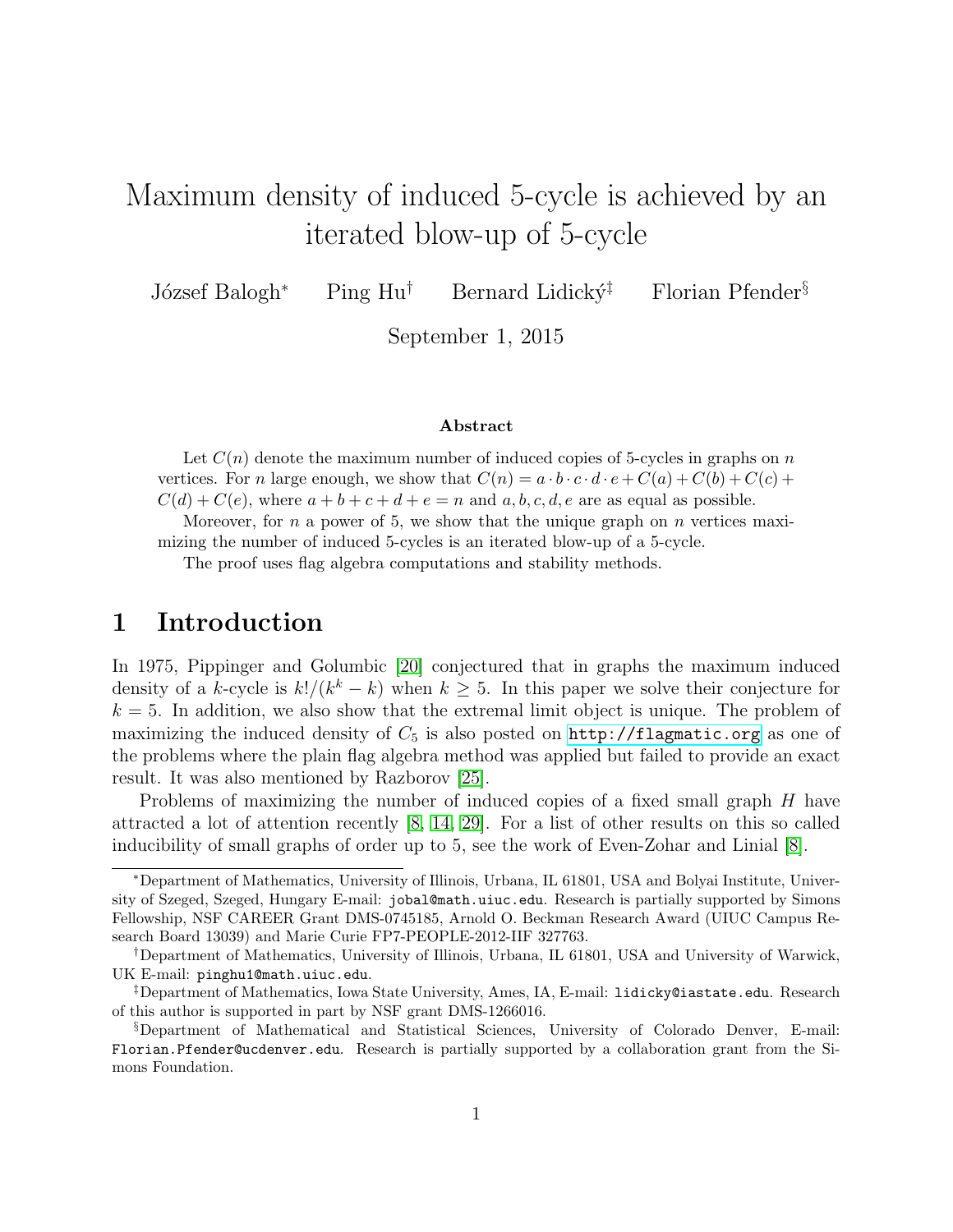In this paper, we use a method that we originally developed for maximizing the number of rainbow triangles in 3-edge-colored complete graphs [\[4\]](#page-14-2). However, the application of the method to the  $C_5$  problem is less technical, and therefore this paper is a more accessible exposition of this new method.

Denote the  $(k-1)$ -times iterated blow-up of  $C_5$  by  $C_5^{k\times k}$  $_{5}^{k\times}$ , see Figure [1.](#page-1-0) Let  $\mathcal{G}_n$  be the set of all graphs on n vertices, and denote by  $C(G)$  the number of induced copies of  $C_5$  in a graph G. Define

$$
C(n) = \max_{G \in \mathcal{G}_n} C(G).
$$

We say a graph  $G \in \mathcal{G}_n$  is extremal if  $C(G) = C(n)$ . Notice that, since  $C_5$  is a selfcomplementary graph,  $G$  is extremal if and only if its complement is extremal. If  $n$  is a power of 5, we can exactly determine the unique extremal graph and thus  $C(n)$ .

<span id="page-1-1"></span>**Theorem 1.** For  $k \geq 1$ , the unique extremal graph in  $\mathcal{G}_{5^k}$  is  $C_5^{k \times k}$  $\frac{k\times}{5}$ .



Figure 1: The graph  $C_5^{k \times}$  maximizes the number of induced  $C_5$ s.

To prove Theorem [1,](#page-1-1) we first prove the following theorem. Note that this theorem is sufficient to determine the unique limit object (the graphon) maximizing the density of induced copies of  $C_5$ .

<span id="page-1-2"></span>**Theorem 2.** There exists  $n_0$  such that for every  $n \geq n_0$ 

<span id="page-1-0"></span>
$$
C(n) = a \cdot b \cdot c \cdot d \cdot e + C(a) + C(b) + C(c) + C(d) + C(e),
$$

where  $a + b + c + d + e = n$  and  $a, b, c, d, e$  are as equal as possible.

Moreover, if  $G \in \mathcal{G}_n$  is an extremal graph, then  $V(G)$  can be partitioned into five sets  $X_1, X_2, X_3, X_4$ , and  $X_5$  of sizes a, b, c, d and e respectively, such that for  $1 \leq i < j \leq 5$  and  $x_i \in X_i$ ,  $x_j \in X_j$ , we have  $x_i x_j \in E(G)$  if and only if  $j - i \in \{1, 4\}$ .

In the next section, we give a brief overview of our method, in Section [3](#page-4-0) we prove Theorem [2,](#page-1-2) and in Section [4](#page-13-0) we prove Theorem [1.](#page-1-1)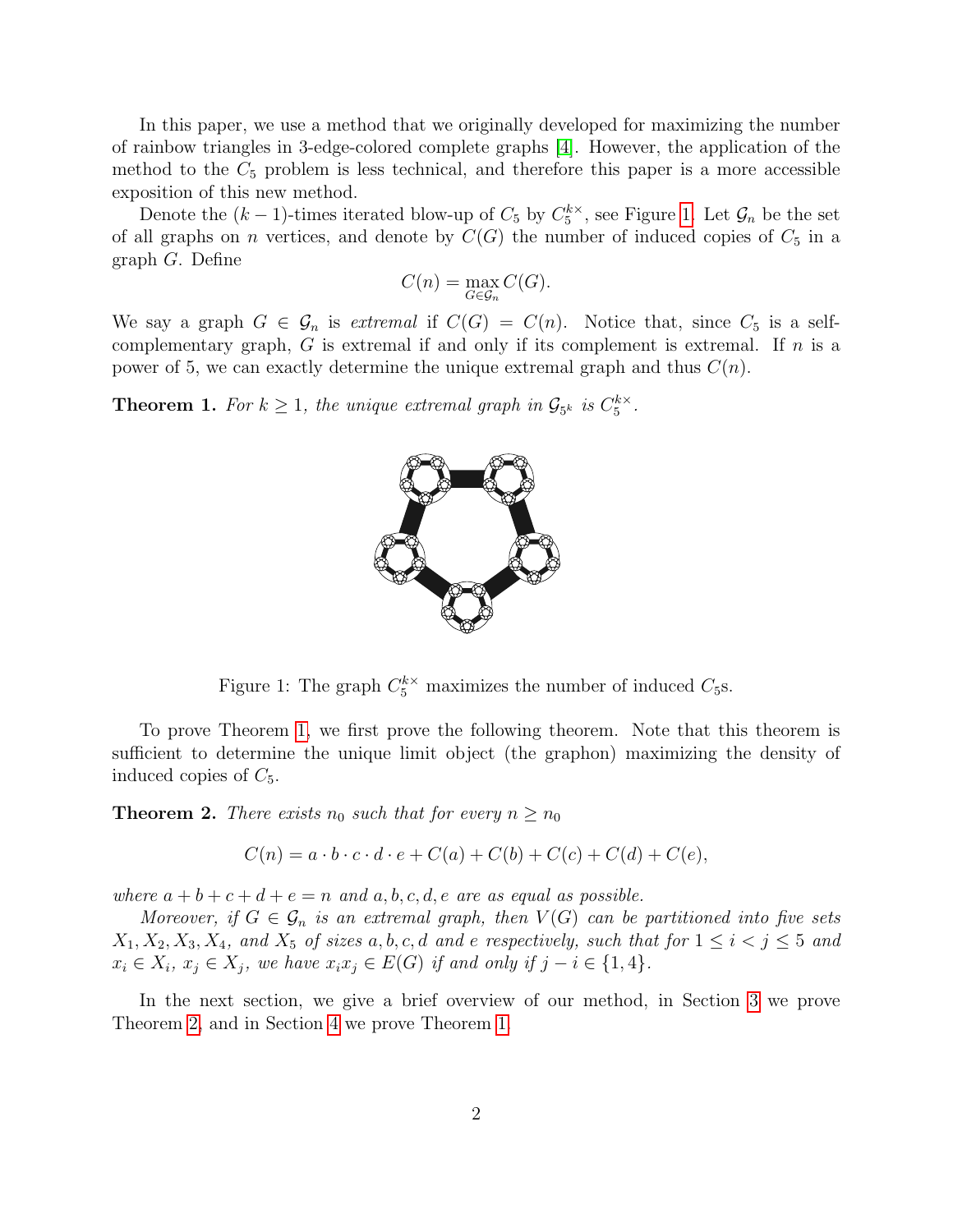### 2 Method and Flag Algebras

Our method relies on the theory of flag algebras developed by Razborov [\[21\]](#page-15-3). Flag algebras can be used as a general tool to attack problems from extremal combinatorics. Flag algebras were used for a wide range of problems, for example the Caccetta-Häggkvist conjecture  $[15, 24]$  $[15, 24]$ , Turán-type problems in graphs  $[7, 11, 13, 19, 22, 26, 27]$  $[7, 11, 13, 19, 22, 26, 27]$  $[7, 11, 13, 19, 22, 26, 27]$  $[7, 11, 13, 19, 22, 26, 27]$  $[7, 11, 13, 19, 22, 26, 27]$  $[7, 11, 13, 19, 22, 26, 27]$  $[7, 11, 13, 19, 22, 26, 27]$ , 3-graphs  $[9, 10]$  $[9, 10]$ and hypercubes  $[1, 3]$  $[1, 3]$ , extremal problems in a colored environment  $[2, 4, 6]$  $[2, 4, 6]$  $[2, 4, 6]$ , and also to problems in geometry [\[17\]](#page-14-11) or extremal theory of permutations [\[5\]](#page-14-12). For more details on these applications, see a recent survey of Razborov [\[23\]](#page-15-9).

A typical application of the so-called *plain flag algebra method* provides a bound on densities of substructures. To get a good bound, true inequalities and equalities involving the densities of substructures are combined with the help of semidefinite programming. This step is by now largely automated, there is even an open source application called Flagmatic [\[29\]](#page-15-2), which gives easy to check certificates for the validity of this step. In some cases the bound is asymptotically sharp. Obtaining an exact result from the sharp bound usually consists of first bounding the densities of some small substructures by  $o(1)$ , which can be read off from the flag algebra computation. Forbidding these structures can yield a lot of information about the structures of the extremal structure. Finally, stability arguments are used to extract the precise extremal structure.

A similar approach can work in some cases where the bound on the desired density is not asymptotically sharp but merely very close to the extremal example. In this case, one may find bounds very close to 0 for a number of small substructures, and again these bounds may suffice for a stability argument.

Both of these 'lucky' cases happen most often when the extremal construction is 'clean', for example a simple blow-up of a small graph, replacing each vertex by a large independent set. Simple blow-ups of small graphs appear very often as extremal graphs, in fact there are large families of graphs whose extremal graphs for the inducibility are of this type, see Hatami, Hirst and Norin [\[12\]](#page-14-13). However, there are also many problems where the extremal construction is an iterated blow-up as shown by Pikhurko [\[18\]](#page-15-10).

For our problem, the conjectured extremal graph has such an iterated structure, for which it is rare to obtain the precise density from plain flag algebra computations alone. One such rare example is the problem to determine the inducibility of small out-stars in oriented graphs [\[9\]](#page-14-7) (note that the problem of inducibility of all out-stars was recently solved by Huang [\[16\]](#page-14-14) using different techniques). Hladký, Kráľ and Norin announced that they found the inducibility of the oriented path of length 2, which also has an iterated extremal construction, via a flag algebra method. Other than these two examples and  $[4]$ , In  $[4]$  we determined the iterated extremal construction maximizing the number of rainbow triangles in 3-edge-colored complete graphs. Other than these three examples, we are not aware of any applications of flag algebras which completely determined an iterative structure.

For our question, a direct application of the plain method gives an upper bound on the limit value and shows that  $\lim_{n\to\infty} C(n)/\binom{n}{5}$  $\binom{n}{5}$  < 0.03846157, which is slightly more than the density of  $C_5$  in the conjectured extremal construction, which is  $\frac{1}{26} \approx 0.03846154$ . This difference may appear very small, but the bounds on densities of subgraphs not appearing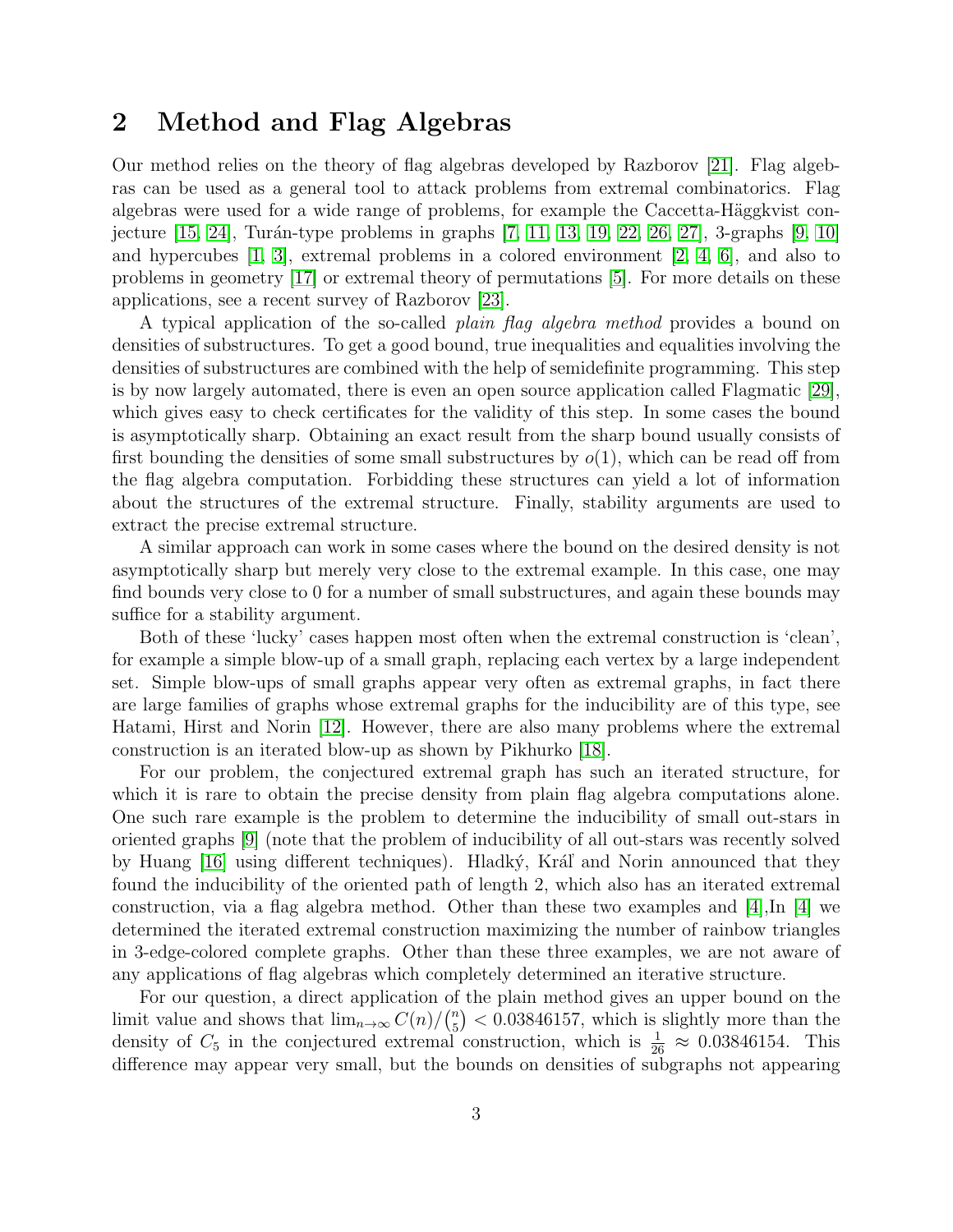in the extremal structure are too weak to allow the standard methods to work.

Instead, we use flag algebras to find bounds on densities of other subgraphs, which appear with fairly high density in the extremal graph. This enables us to better control the slight lack of performance of the flag algebra bounds as these small errors have a weaker relative effect on larger densities. In the remainder of this section we will give a short description of this new method which provides a proof of Theorem [2,](#page-1-2) the most critical part of the proof of Theorem [1.](#page-1-1) Theorem [1](#page-1-1) is obtained from Theorem [2](#page-1-2) by taking the minimum counterexample G and blowing it up such that the top-level structure resembles G. This give a contradiction that the top-level structure should resemble  $C_5$ .

In studying the conjectured extremal example, the iterated blow-up  $C_5^{k\times k}$  $5^{\prime\prime}$ , one observes that the vast majority of induced  $C_5$ s contain a vertex in each of the five top-level sets. Starting with such a typical  $C_5$  and picking an extra vertex, the adjacencies of this vertex to the  $C_5$  determine conclusively to which top-level set the vertex belongs. Picking two extra vertices, the induced graph will be in one of two general classes: either the two additional vertices are in the same top-level set (we call this class C31111) or in different sets (we call this class C22111), see Figure [2.](#page-4-1)

With this observation in mind, we use flag algebra calculations to bound the densities of these two 7-vertex graph classes. We use the fact that we are studying the extremal example, and thus the induced density of  $C_5$  can be bounded from below by  $\frac{1}{26}$ , the density in  $C_5^{k\times k}$ 5 for  $k \to \infty$ . Using an averaging argument, we compute bounds on the number of graphs of these two classes a typical  $C_5$  will lie in. We cannot expect very sharp bounds agreeing with the densities of a top-level  $C_5$  in the iterated blow-up, as even in the iterated blow-up the lower level copies of  $C_5$  affect the averaging. But this effect is small enough that these bounds enable us to go on.

Using a linear combination of the bounds on the numbers of graphs in C31111 and C22111 our now fixed typical base  $C_5$  lies in, we can define five top-level sets and a left-over set, and bound the sizes of these sets. Further, we can even conclude that most edges and non-edges between the top-level sets follow the pattern of the base  $C_5$ , as otherwise the density of C22111 would be too small.

Using these bounds, we can use a fairly standard stability argument to show that in fact all edges and non-edges between the top-level sets follow the pattern of the base  $C_5$  — if one of the pairs was out of pattern we could change it and increase the total number of  $C_5$ s.

In the next two steps, we show that the left-over set from above must be empty. First, we show that every vertex in the left-over set must look very different from the vertices in each of the top-level sets, again with a stability argument changing exactly one pair which is out of pattern. Then we show that this implies that this vertex lies in comparatively few  $C_5$ s to set up another standard stability argument: replacing this vertex by a copy of a vertex which is in at least an average number of  $C_5$ s would increase the total number of  $C_5$ s, a contradiction to the extremality. This last bound relies on the solution of a fairly well-behaved quadratic program, which can be relaxed to a program with only 5 variables. One could possibly solve this program with analytic means, but we doubt that this would give much added insight into the problem. Instead, we use a fairly simple brute-force discretization to approximate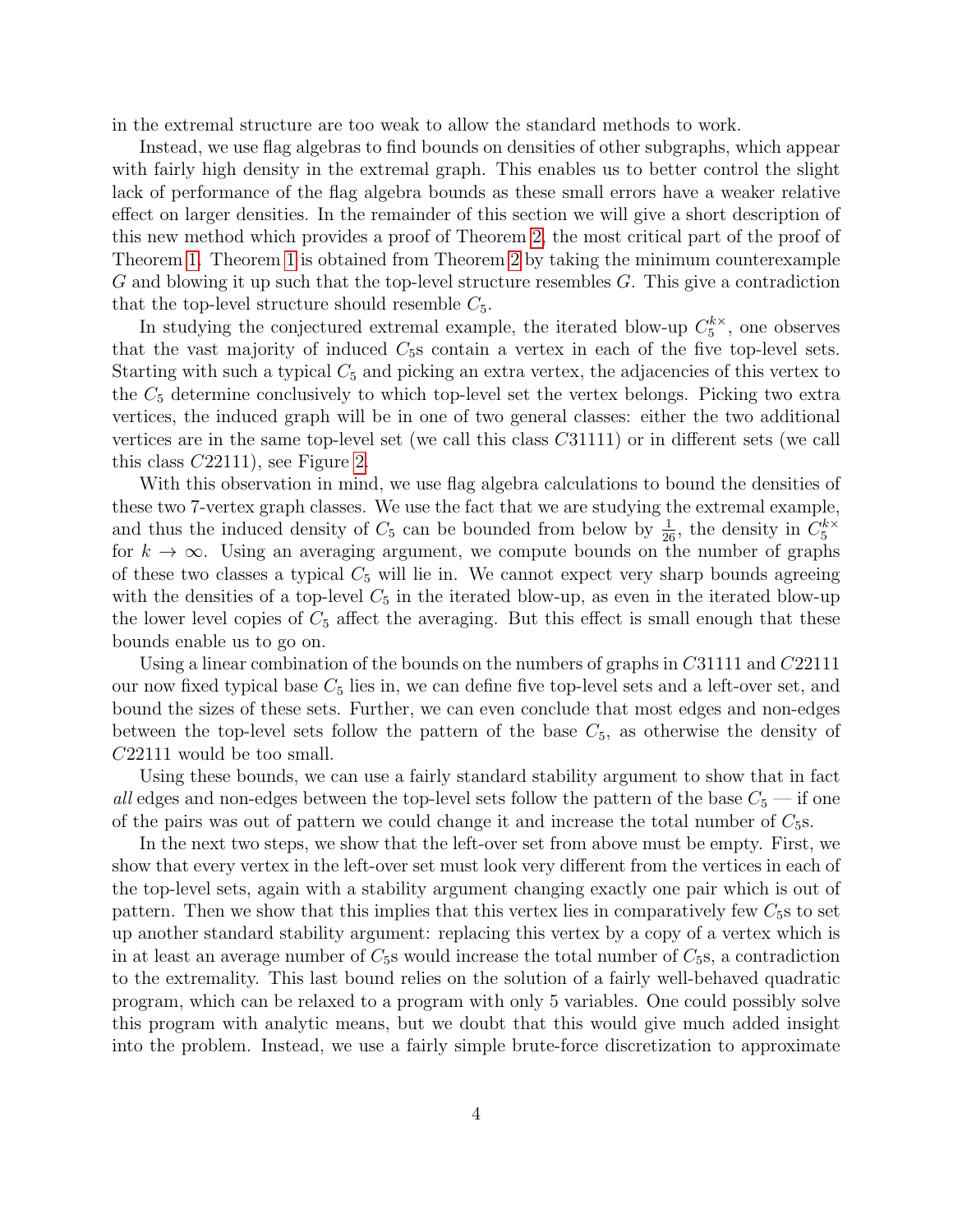the solution in a rigorous way.

The final step of the proof of Theorem [2](#page-1-2) is a convexity argument which shows that the top-level sets are balanced.

## <span id="page-4-0"></span>3 Proof of Theorem [2](#page-1-2)

In our proofs we consider densities of 7-vertex subgraphs. Guided by their prevalence in the conjectured extremal graph, the following two types of graphs will play an important role. We call a graph  $C22111$  if it can be obtained from  $C_5$  by duplicating two vertices. We call a graph C31111 if it can be obtained from  $C_5$  by tripling one vertex. The edges between the original vertices and their copies are not specified, and there are two complementary types of  $C22111$ , depending on the adjacency of the two doubled vertices in  $C_5$ . Technically, C22111 and C31111 denote collections of several graphs. Examples of C22111 and C31111 are depicted in Figure [2.](#page-4-1) We slightly abuse notation by using C22111 and C31111 also to denote the densities of these graphs, i.e., the probability that randomly chosen 7 vertices induce the appropriate 7-vertex blow-up of  $C_5$ . Moreover, for a set of vertices Z we denote by  $C22111(Z)$  and  $C31111(Z)$  the densities of  $C22111$  and  $C31111$  containing Z, i.e., for a graph G on n vertices,  $C22111(Z)$  (C31111(Z)) is the number of C22111 (C31111) containing Z divided by  $\binom{n-|Z|}{7-|Z|}$  $\frac{n-|Z|}{7-|Z|}$ .



<span id="page-4-1"></span>Figure 2: Sketches of C22111 and C31111. The dotted edges may or may not be edges.

We start with the following statement.

<span id="page-4-2"></span>**Proposition 3.** There exists  $n_0$  such that every extremal graph G on at least  $n_0$  vertices satisfies:

<span id="page-4-3"></span>C<sup>5</sup> < 0.03846157; 4 · C22111 − 11.94 · C31111 ≥ 1349894760355389179787709186391 420000000000000000000000000000000 + o(1) > 0.003214. (1)

Proof. This follows from a standard application of the plain flag algebra method. The first inequality was obtained by Flagmatic [\[29\]](#page-15-2), which also provides the corresponding certificate.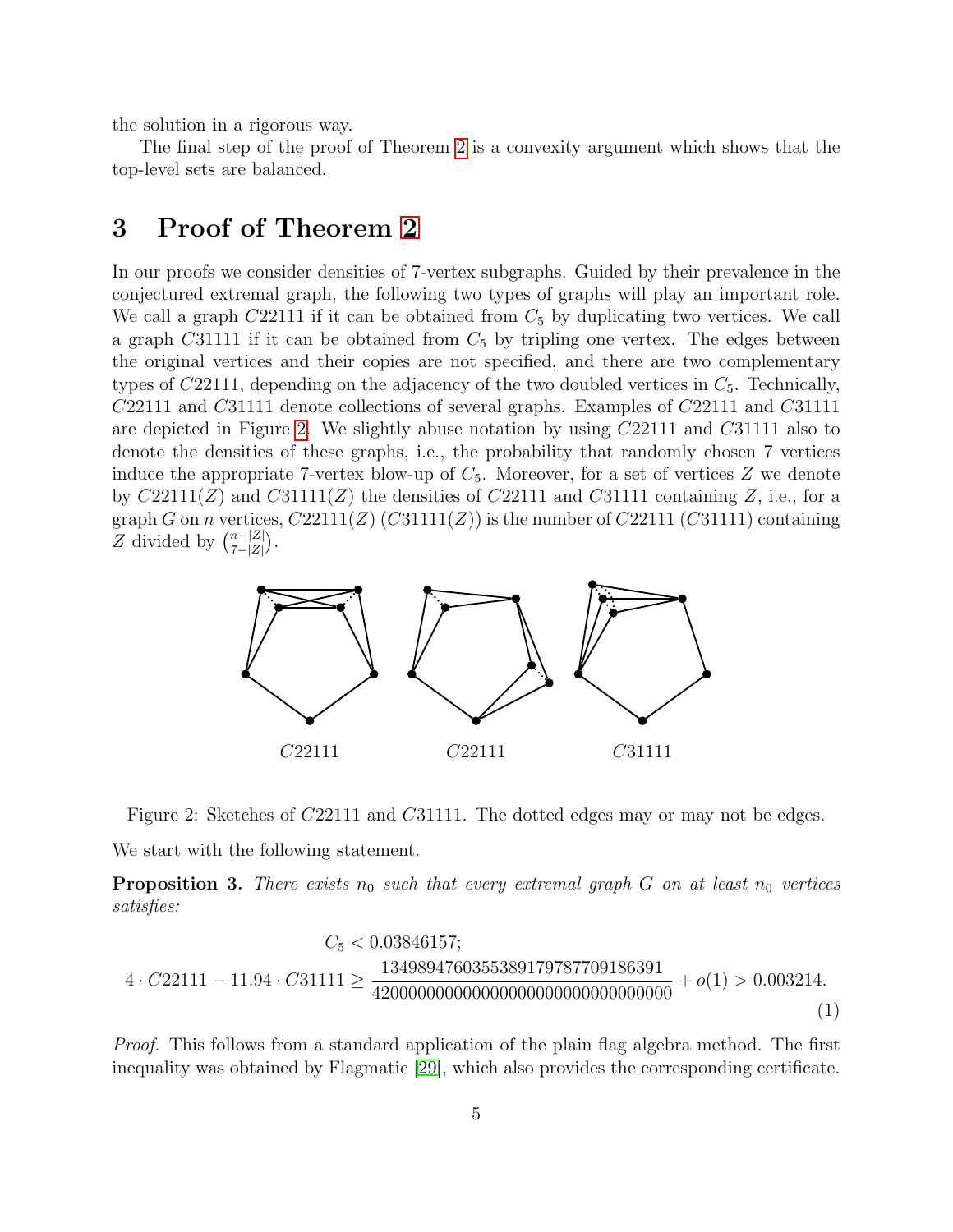The computation by Flagmatic was done on 8 vertices. For the second inequality, we minimize the left side with the extra constraint that  $C_5 \geq \frac{1}{26}$ . We performed the computation on 7 vertices since the resulting bound was sufficient and rounding the solution is easier on 7 vertices than on 8. There are 6178 graphs to consider on 8 vertices while there are only 1044 on 7 vertices. It may be possible that we could use an upper bound on  $C_5$  obtained on 7 vertices instead of 8 vertices. But since Flagmatic provides the result for 8 vertices, we used 8 vertices. For certificates, see <http://orion.math.iastate.edu/lidicky/pub/c5/>.  $\Box$ 

The expressions from Proposition [3](#page-4-2) may be compared to the following limiting values in the iterated blow-up  $C_5^{k\times k}$  $j_5^{k\times}$ , where  $k\to\infty$ :

$$
C_5 = \frac{1}{26} \approx 0.03846154; \quad 4 \cdot C22111 - 11.94 \cdot C31111 = 4 \cdot \frac{5}{31} - 11.94 \cdot \frac{5}{93} \approx 0.0032258.
$$

Notice that in the iterated blow-up of  $C_5$ , in the limit  $4 \cdot C22111 - 12 \cdot C31111 = 0$ . For our method to work, we need a lower bound greater than zero. On the other hand, computational experiments convinced us that the method works best if the bound is only slightly above zero, where a suitable factor is again determined by computations.

Let G be an extremal graph on n vertices, where n is sufficiently large to apply Propo-sition [3.](#page-4-2) Denote the set of all induced  $C_5$ s in G by Z. We assume that  $a \in \mathbb{R}$  and  $Z = z_1 z_2 z_3 z_4 z_5$  is an induced  $C_5$  maximizing  $C22111(Z) - a \cdot C31111(Z)$ . Then

$$
(C22111(Z) - a \cdot C31111(Z)) \binom{n-5}{2} \ge \frac{1}{|\mathcal{Z}|} \sum_{Y \in \mathcal{Z}} (C22111(Y) - a \cdot C31111(Y)) \binom{n-5}{2} = \frac{(4 \cdot C22111 - 3a \cdot C31111) \binom{n}{7}}{C_5 \binom{n}{5}} = \frac{\frac{4}{21} C22111 - \frac{a}{7} C31111}{C_5} \binom{n-5}{2}.
$$

As mentioned above, computations indicate that we get the most useful bounds if  $C22111(Z)$ −  $a \cdot C31111(Z)$  is close but not too close to 0. Using [\(1\)](#page-4-3) and setting  $a = 3.98$ , we get

<span id="page-5-0"></span>
$$
C22111(Z) - 3.98 \cdot C31111(Z) > 0.0039792. \tag{2}
$$

For  $1 \leq i \leq 5$ , we define sets of vertices  $Z_i$  which look like  $z_i$  to the other vertices of Z. Formally,

$$
Z_i := \{ v \in V(G) : G[(Z \setminus z_i) \cup v] \cong C_5 \} \text{ for } 1 \le i \le 5.
$$

Note that  $Z_i \cap Z_j = \emptyset$  for  $i \neq j$ . We call a pair  $v_i v_j$  funky, if  $v_i v_j$  is an edge but  $z_i z_j$ is not an edge or vice versa, where  $v_i \in Z_i$ ,  $v_j \in Z_j$ ,  $1 \leq i \leq j \leq 5$ . In other words,  $G[Z \cup \{v_i, v_j\}] \ncong C22111$ , i.e., every funky pair destroys a potential copy of  $C22111(Z)$ . Denote by  $E_f$  the set of funky pairs. With this notation, [\(2\)](#page-5-0) implies that for large n we have

$$
\sum_{1 \leq i < j \leq 5} |Z_i||Z_j| - |E_f| - 3.98 \sum_{i \in [5]} |Z_i|^2 / 2 > 0.003979 \binom{n-5}{2}.
$$

 $\mathbf{1}$ 

For any choice of sets  $X_i \subseteq Z_i$ , where  $i \in [5]$ , let  $X_0 := V(G) \setminus \bigcup X_i$ . Let f be the number of funky pairs not incident to vertices in  $X_0$ , divided by  $n^2$  for normalization, and denote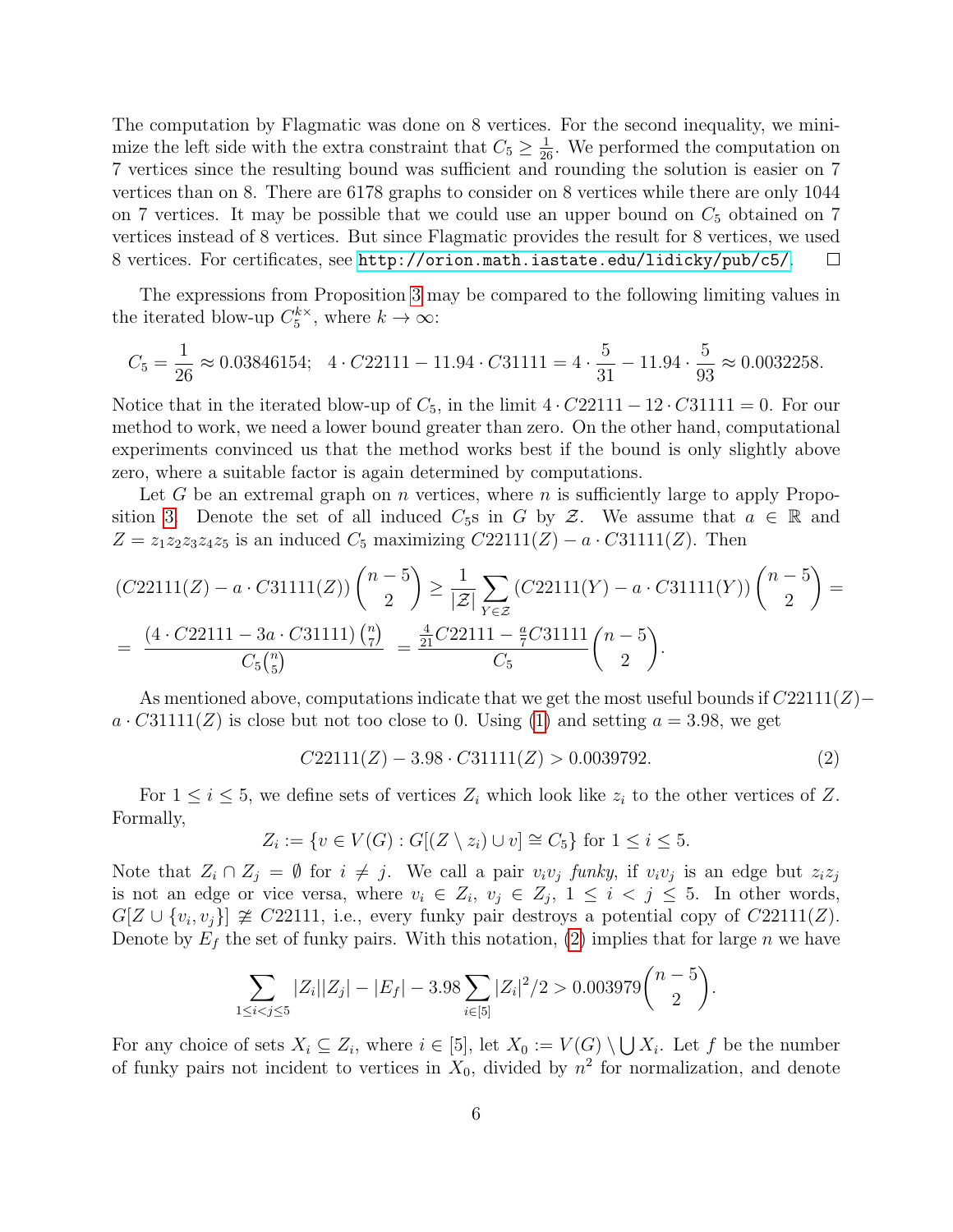$x_i = \frac{1}{n}$  $\frac{1}{n}|X_i|$  for  $i \in \{0, \ldots, 5\}$ . Choose the  $X_i$  (possibly  $X_i = Z_i$ ) such that the left hand side in

$$
2\sum_{1 \le i < j \le 5} x_i x_j - 2f - 3.98 \sum_{i \in [5]} x_i^2 > 0.003979 \tag{3}
$$

is maximized. In order to simplify notation, we use  $X_{i+5} = X_i$  and  $x_{i+5} = x_i$  for all  $i \ge 1$ . Claim 4. The following inequalities are satisfied:

$$
0.19816 < x_i < 0.20184 \quad \text{for} \quad i \in [5];\tag{4}
$$

<span id="page-6-2"></span><span id="page-6-0"></span>
$$
x_0 < 0.00263; \tag{5}
$$

<span id="page-6-3"></span><span id="page-6-1"></span>
$$
f < 0.000011. \tag{6}
$$

*Proof.* To obtain  $(4)$ – $(6)$ , we need to solve four quadratic programs. The objectives are to minimize  $x_1$ , maximize  $x_1$ , maximize  $x_0$ , and to maximize f, respectively. The constraints are [\(3\)](#page-6-2) and  $\sum_{i=0}^{5} x_i = 1$  in all four cases. By symmetry, bounds for  $x_1$  apply also for  $x_2, x_3$ ,  $x_4$ , and  $x_5$ .

Here we describe the process of obtaining the lower bound on  $x_1$  in [\(4\)](#page-6-0). We need to solve the following program  $(P)$ :

$$
(P)\n\begin{cases}\n\text{minimize} & x_1 \\
\text{subject to} & \sum_{i=0}^5 x_i = 1, \\
& 2\sum_{1 \le i < j \le 5} x_i x_j - 2f - 3.98 \sum_{i \in [5]} x_i^2 > 0.003979, \\
& x_i \ge 0 \text{ for } i \in \{0, 1, \dots, 5\}.\n\end{cases}
$$

We claim that if  $(P)$  has a feasible solution S, then there exists a feasible solution S' of  $(P)$ where

$$
S'(x_1) = S(x_1), \quad S'(f) = 0, \quad S'(x_0) = S(x_0),
$$
  

$$
S'(x_2) = S'(x_3) = S'(x_4) = S'(x_5) = \frac{1}{4}(1 - S(x_1) - S(x_0)).
$$

Since  $x_2, x_3, x_4$  and  $x_5$  appear only in constraints, we only need to check whether [\(3\)](#page-6-2) is satisfied. The left hand side of [\(3\)](#page-6-2) can be rewritten as

$$
2x_1 \sum_{2 \le i < j \le 5} x_i + 2 \sum_{2 \le i < j \le 5} x_i x_j - 3.98 \sum_{1 \le i < j \le 5} x_i^2 - 2f
$$
\n
$$
= 2x_1 \sum_{2 \le i < j \le 5} x_i - \sum_{2 \le i < j \le 5} (x_i - x_j)^2 - 0.98 \sum_{2 \le i < j \le 5} x_i^2 - 3.98x_1^2 - 2f.
$$

Note that the term  $\sum_{2 \leq i < j \leq 5} (x_i - x_j)^2$  is minimized if  $x_i = x_j$  for all  $i, j \in \{2, 3, 4, 5\}$ . The term  $x_2^2 + x_3^2 + x_4^2 + x_5^2$ , subject to  $x_2 + x_3 + x_4 + x_5$  being a constant, is also minimized if  $x_i = x_j$  for all  $i, j \in \{2, 3, 4, 5\}$ . Since  $f \ge 0$ , the term  $2f$  is minimized when  $f = 0$ . Hence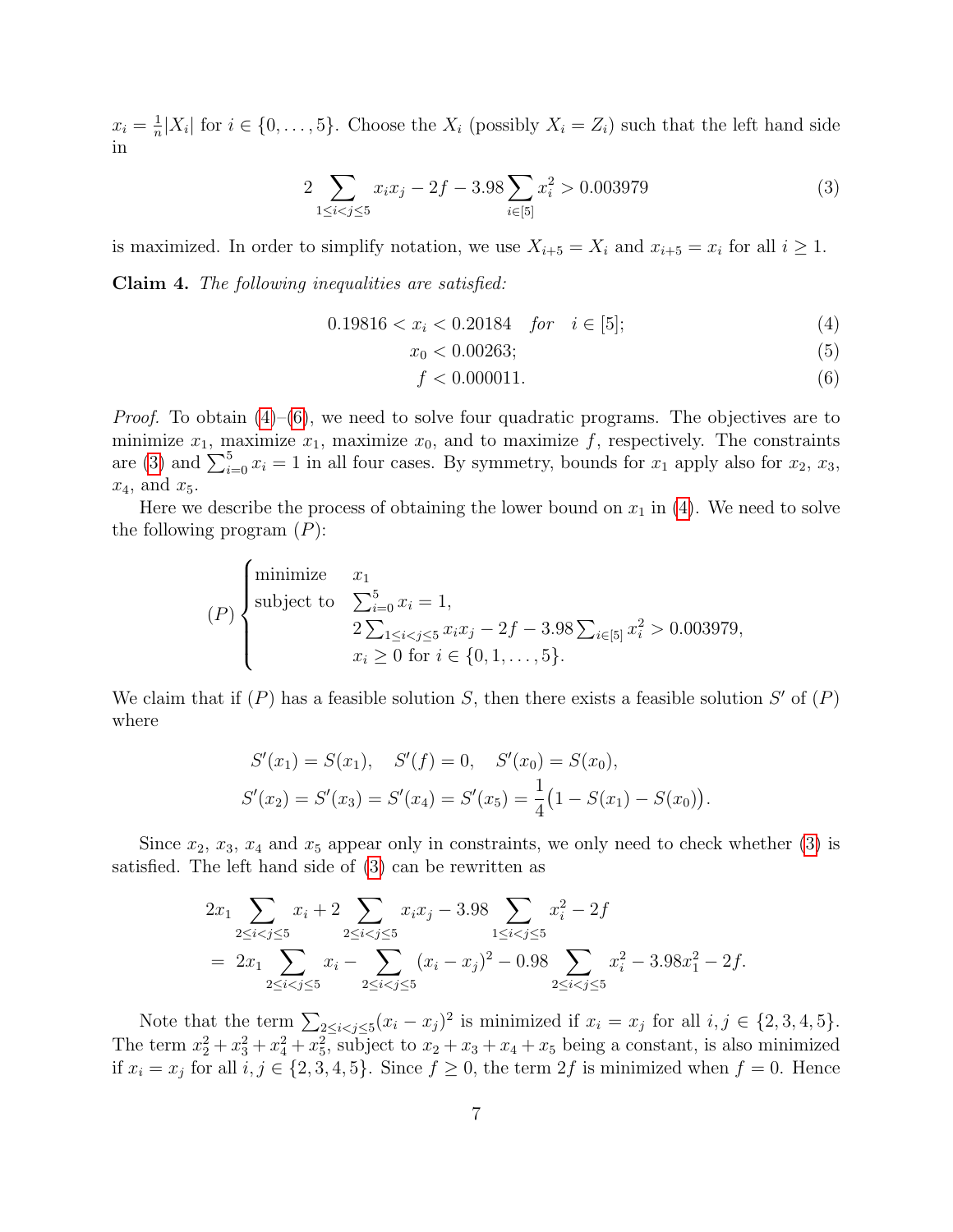[\(3\)](#page-6-2) is satisfied by S' and we can add the constraints  $x_2 = x_3 = x_4 = x_5$  and  $f = 0$  to bound  $x_1$ . The resulting program  $(P')$  is

$$
(P')\begin{cases}\text{minimize} & x_1\\ \text{subject to} & x_0 + x_1 + 4y = 1, \\ & 8x_1y - 0.98 \cdot 4y^2 - 3.98x_1^2 \ge 0.003979, \\ & x_0, x_1, y \ge 0.\end{cases}
$$

We solve  $(P')$  using Lagrange multipliers. We delegate the work to Sage [\[28\]](#page-15-11) and we provide the Sage script at <http://orion.math.iastate.edu/lidicky/pub/c5/>. Finding an upper bound on  $x_1$  is done by changing the objective to maximization.

Similarly, we can set  $x_1 = x_2 = x_3 = x_4 = x_5 = 1/5$  to get an upper bound on f. We can set  $f = 0$  and  $x_1 = x_2 = x_3 = x_4 = x_5 = (1 - x_0)/5$  to get an upper bound on  $x_0$ . We omit the details. Sage scripts for solving the resulting programs are provided at <http://orion.math.iastate.edu/lidicky/pub/c5/>.  $\Box$ 

For any vertex  $v \in X_i, i \in [5]$  we use  $d_f(v)$  to denote the number of funky pairs from v to  $(X_1 \cup X_2 \cup X_3 \cup X_4 \cup X_5) \setminus X_i$  after normalizing by n. If we move v from  $X_1$  to  $X_0$ , then the left hand side of [\(3\)](#page-6-2) will decrease by

<span id="page-7-0"></span>
$$
\frac{1}{n}(2(x_2+x_3+x_4+x_5)-2d_f(v)-2\cdot 3.98\cdot x_1+o(1)).
$$

If this quantity was negative, then the left hand side of  $(3)$  could be increased by moving v to  $X_0$ , contradicting our choice of  $X_i$ . This together with [\(4\)](#page-6-0) implies that

$$
d_f(v) \le x_2 + x_3 + x_4 + x_5 - 3.98 \cdot x_1 + o(1) \le 1 - 4.98 \cdot x_1 + o(1) \le 0.0132. \tag{7}
$$

Symmetric statements hold also for every vertex  $v \in X_2 \cup X_3 \cup X_4 \cup X_5$ .

<span id="page-7-1"></span>Claim 5. There are no funky pairs in  $X_1 \cup X_2 \cup X_3 \cup X_4 \cup X_5$ .

Proof. Assume that there is a funky pair uv. By symmetry, we only need to consider two cases, either  $u \in X_1, v \in X_2$  or  $u \in X_1, v \in X_3$ . In fact, it is sufficient to check the case where  $u \in X_1$  and  $v \in X_2$ , so uv is not an edge. The other case then follows from considering the complement of G.

Let G' be a graph obtained from G by adding the edge uv, i.e., changing uv to be not funky. We compare the number of induced  $C_5$ s containing  $\{u, v\}$  in G and in G'. In G', there are at least

$$
[x_3x_4x_5 - (d_f(u) + d_f(v))\max\{x_3x_4, x_3x_5, x_4x_5\} - f \cdot \max\{x_3, x_4, x_5\}]n^3
$$

induced  $C_5$ s containing uv, since we can pick one vertex from each of  $X_3, X_4, X_5$  to form an induced  $C_5$  as long as none of the resulting nine pairs is funky.

Now we count the number of induced  $C_5$ s in G containing  $\{u, v\}$ . The number of such  $C_5$ s which contain vertices from  $X_0$  is upper bounded by  $x_0 n^3/2$ . Next we count the number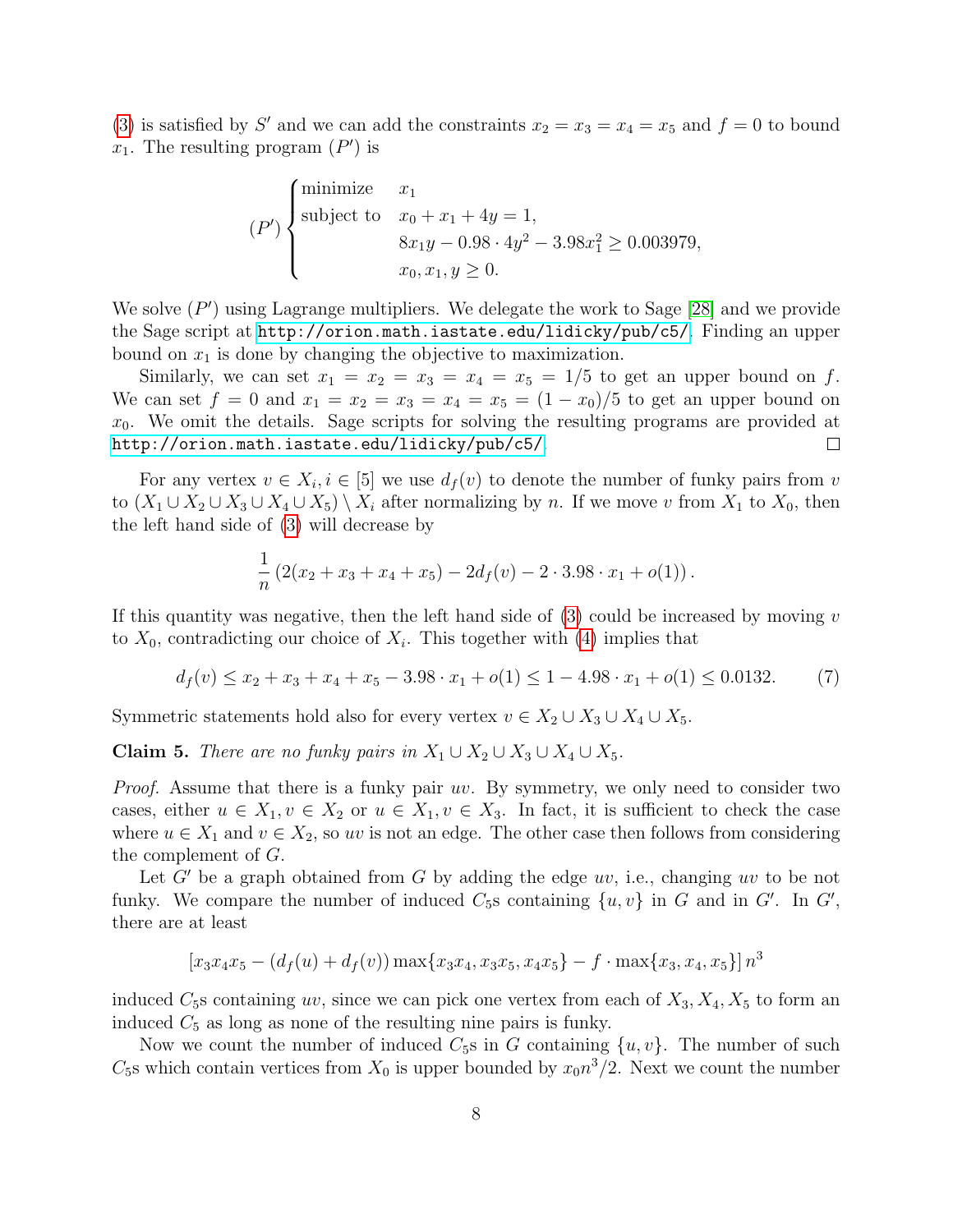of such  $C_5$ s avoiding  $X_0$ . Observe that there are no  $C_5$ s avoiding  $X_0$  in which uv is the only funky pair.

The number of  $C_5$ s containing another funky pair  $u'v'$  with  $\{u, v\} \cap \{u', v'\} = \emptyset$  can be upper bounded by  $fn^3$ . We are left to count  $C_5$ s where the other funky pairs contain u or v. The number of  $C_{5}$ s containing at least two vertices other than u and v which are in funky pairs can be upper bounded by  $\left(d_f(u)^2/2 + d_f(v)^2/2 + d_f(u)d_f(v)\right)n^3$ .

It remains to count only  $C_5$ s containing exactly one vertex w where uw and vw are the options for funky pairs. The number of choices for w is at most  $(d_f(u)+d_f(v))n$ . As  $\{u, v, w\}$ is in an induced  $C_5$ , the set  $\{u, v, w\}$  induces a path in either G or the complement of G. Let the middle vertex of that path be in  $X_i$ . If  $G[\{u, v, w\}]$  is a path, then the remaining two vertices of a  $C_5$  cannot be in  $X_{i+1} \cup X_{i+4}$ . If  $G[\{u, v, w\}]$  is the complement of a path, then the remaining two vertices cannot be in  $X_{i+2} \cup X_{i+3}$ . Hence the remaining two vertices of a  $C_5$  containing  $\{u, v, w\}$  can be chosen from at most  $3n \cdot \max\{x_i\}$  vertices. This gives an upper bound of  $(d_f(u) + d_f(v))n^{\{3n \cdot \max\{x_i\}}}{2}$  $\binom{\text{ax}\{x_i\}}{2}$  for the number of such  $C_5$ s.

Now we compare the number of induced  $C_5$ s containing uv in G and in G'. We use  $x_{max}$  and  $x_{min}$  to denote the upper and lower bound respectively from [\(4\)](#page-6-0), use  $d_f$  to denote the upper bound on  $d_f(u)$  and  $d_f(v)$  from [\(7\)](#page-7-0), and also use bounds from [\(5\)](#page-6-3) and [\(6\)](#page-6-1). The number of  $C_5$ s containing uv divided by  $n^3$  is

in 
$$
G: \leq x_0/2 + f + 2d_f^2 + 9d_f x_{max}^2 \leq 0.0065;
$$
  
in  $G': \geq (x_{min} - 2d_f)x_{min}^2 - fx_{max} \geq 0.0067.$ 

This contradicts the extremality of G.

Next, we want to show that  $X_0 = \emptyset$ . For this, suppose that there exists an  $x \in X_0$ . We will add x to one of the  $X_i$ ,  $i \in [5]$  such that  $d_f(x)$  is minimal. By symmetry, we may assume that x is added to  $X_1$ . Note that adding a single vertex to  $X_1$  does not change any of the density bounds we used above by more than  $o(1)$ .

#### <span id="page-8-0"></span>**Claim 6.** For every  $x \in X_0$ , if x is added to  $X_1$  then  $d_f(x) \geq 0.0808$ .

*Proof.* Let xw be a funky pair, where  $w \in X_2$ . The case where  $w \in X_3$  can be argued the same way by considering the complement of  $G$ . Let  $G'$  be obtained from  $G$  by adding the edge xw. Since G is extremal, we have  $C(G') \leq C(G)$ . The following analysis is similar to the proof of Claim [5,](#page-7-1) however, we can say a bit more since every funky pair contains  $x$ .

First we count induced  $C_5$ s containing xw in G. The number of induced  $C_5$ s containing xw and other vertices from  $X_0$  is easily bounded from above by  $x_0 n^3/2$ .

Let F be an induced  $C_5$  in G containing xw and avoiding  $X_0 \setminus \{x\}$ . Since all funky pairs contain x,  $F - x$  is an induced path  $p_0p_1p_2p_3$  without funky pairs. Either  $p_j \in X_2$  for all  $j \in \{0, 1, 2, 3\}$  or there is an  $i \in \{1, 2, 3, 4, 5\}$  such that  $p_j \in X_{i+j}$  for all  $j \in \{0, 1, 2, 3\}$ . The first case is depicted in Figure [3\(](#page-9-0)a). Consider now the second case. If  $i \in \{2,3,4\}$ , then  $x p_0 p_1 p_2 p_3$  does not satisfy the definition of F. Hence  $i \in \{1, 5\}$  and the possible  $C_5$ s are depicted in Figure [3\(](#page-9-0)b) and (c). In each of the three cases,  $F$  contains exactly two funky

 $\Box$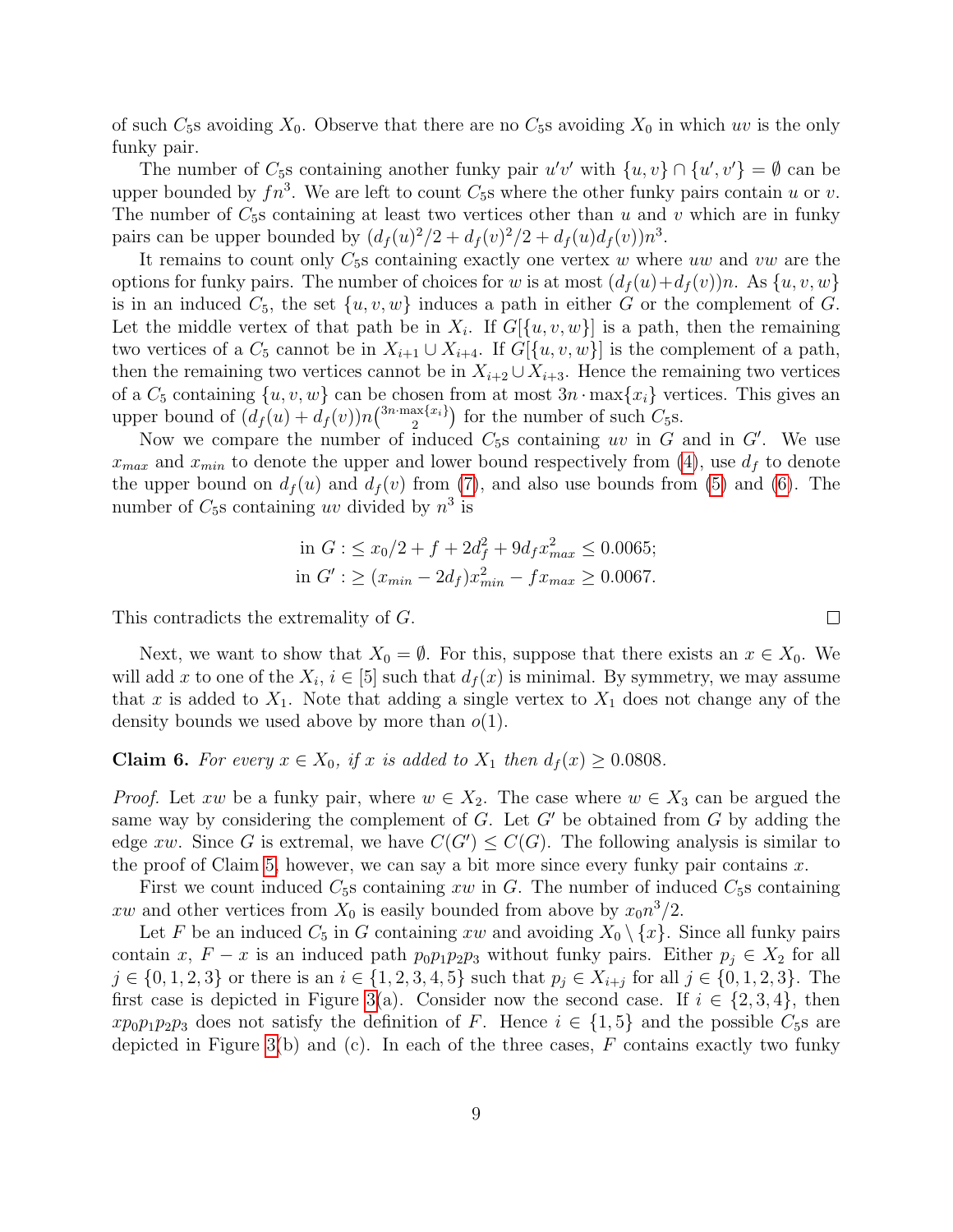

<span id="page-9-0"></span>Figure 3: Possible  $C_5$ s with funky pair  $xw$ . They all have exactly one other funky pair  $xy$ . The dotted lines represent non-edges.

pairs, xw and xy. The location of y entirely determines the location of  $F - x$ . Hence the number of induced  $C_5$ s containing xw is at most  $d_f(x)x_{max}^2 n^3$ .

In G', there are at least  $(x_3x_4x_5 - d_f(x) \cdot \max\{x_3x_4, x_3x_5, x_4x_5\})n^3$  induced  $C_5$ s containing xw. We obtain

$$
C(G)/n^3 \le d_f(x)x_{max}^2 + x_0/2
$$
 and  $C(G')/n^3 \ge (x_{min} - d_f(x))x_{min}^2$ .

Since  $C(G') \leq C(G)$ , we have

$$
(x_{min} - d_f(x))x_{min}^2 \le d_f(x)x_{max}^2 + x_0/2,
$$

which together with [\(4\)](#page-6-0) and [\(5\)](#page-6-3) gives  $d_f(x) \geq 0.0808$ .

<span id="page-9-1"></span>**Claim 7.** Every vertex of the extremal graph G is in at least  $(1/26+o(1))\binom{n}{4}$  ${n \choose 4} \approx 0.001602564 n^4$ induced  $C_5s$ .

*Proof.* For every vertex  $u \in V(G)$ , denote by  $C_5^u$  the number of  $C_5$ s in G containing u. For any two vertices  $u, v \in V(G)$ , we show that  $C_5^u - C_5^v < n^3$ , which implies Claim [7.](#page-9-1) Denote by  $C_5^{uv}$  the number of  $C_5$ s in G containing both u and v. A trivial bound is  $C_5^{uv} \leq {n-2 \choose 3}$  $\binom{-2}{3}$ .

Let G' be obtained from G by deleting v and duplicating u to  $u'$ , i.e., for every vertex x we add the edge  $xu'$  iff  $xu$  is an edge. As  $G$  is extremal we have

$$
0 \geq C(G') - C(G) \geq C_5^u - C_5^v - C_5^{uv} \geq C_5^u - C_5^v - {n-2 \choose 3}.
$$

**Claim 8.** The set  $X_0$  is empty.

 $\Box$ 

 $\Box$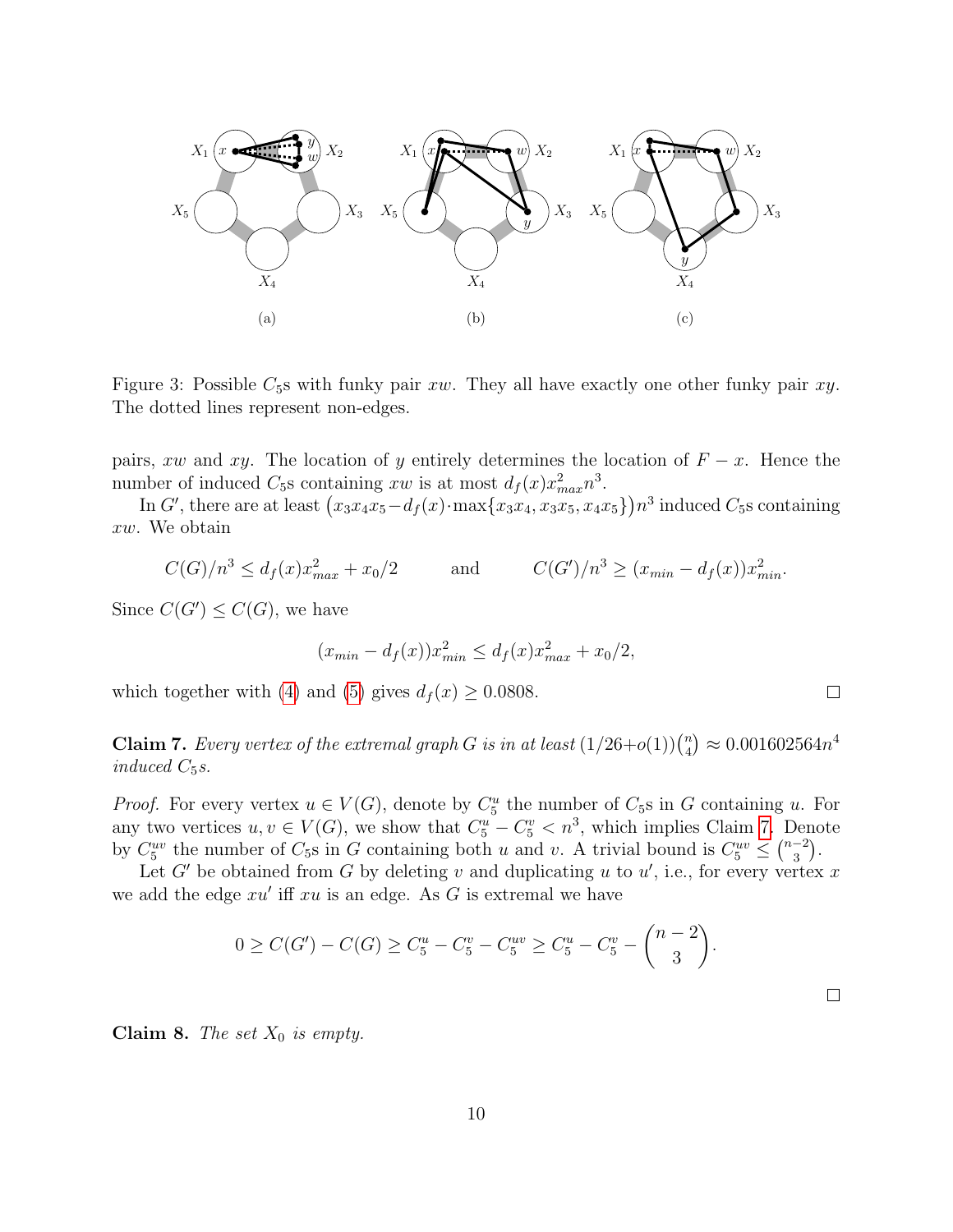*Proof.* Assume that there is an  $x \in X_0$ . We count  $C_5^x$ , the number of induced  $C_5$ s containing x. Our goal is to show that  $C_5^x$  is smaller than the value in Claim [7,](#page-9-1) which is a contradiction. Let  $a_i$  be the number of neighbors of x in  $X_i$  and  $b_i$  be the number of non-neighbors of x in  $X_i$  for  $i \in \{0, 1, 2, 3, 4, 5\}.$ 

The number of  $C_5$ s where the other four vertices are in  $X_1 \cup X_2 \cup X_3 \cup X_4 \cup X_5$  is upper bounded by

$$
\left(a_1b_2b_3a_4 + a_2b_3b_4a_5 + a_3b_4b_5a_1 + a_4b_5b_1a_2 + a_5b_1b_2a_3 + \frac{1}{4}\sum_{i=1}^5 a_i^2b_i^2\right)n^4.
$$

Moreover, we also need to include the  $C_5$ s containing vertices from  $X_0$  in our bound, which we do very generously by increasing all variables by  $a_0$  or  $b_0$ .

Since  $x_i = a_i + b_i$ , we can use [\(4\)](#page-6-0) for every  $i \in [5]$  as constraints. We also use Claim [6](#page-8-0) to obtain constraints since it is possible to express  $d_f(x)$  using  $a_i$ s and  $b_i$ s if x is added to  $X_j$ for all  $i, j \in [5]$ .

By combining the previous objective and constraints, we obtain the following program  $(P)$ , whose objective gives an upper bound on the number of  $C_5$ s containing x divided by  $n^4$ .

$$
(P)
$$
\n
$$
\begin{cases}\n\text{maximize} & \sum_{i=1}^{5} (a_i + a_0)(b_{i+1} + b_0)(b_{i+2} + b_0)(a_{i+3} + a_0) + \frac{1}{4} \sum_{i=1}^{5} a_i^2 b_i^2 \\
\text{subject to} & \sum_{i=0}^{5} (a_i + b_i) = 1, \\
& 0.19816 \le a_i + b_i \le 0.20184 \text{ for } i \in \{1, 2, 3, 4, 5\}, \\
& a_0 + b_0 \le 0.00263, \\
& b_2 + b_5 + a_3 + a_4 \ge 0.0808, \\
& b_1 + b_3 + a_4 + a_5 \ge 0.0808, \\
& b_2 + b_4 + a_1 + a_5 \ge 0.0808, \\
& b_3 + b_5 + a_1 + a_2 \ge 0.0808, \\
& b_4 + b_1 + a_2 + a_3 \ge 0.0808, \\
& a_i, b_i \ge 0 \text{ for } i \in \{0, 1, 2, 3, 4, 5\}.\n\end{cases}
$$

Instead of solving  $(P)$  we solve a slight relaxation  $(P')$  with increased upper bounds on  $a_i + b_i$ , which allows us to drop  $a_0$  and  $b_0$ . Since the objective function is maximizing, we can claim that  $a_i + b_i$  is always as large as possible, which decreases the number of the degrees of freedom.

$$
(P')\n\begin{cases}\n\text{maximize} & f = \sum_{i=1}^{5} a_i b_{i+1} b_{i+2} a_{i+3} + \frac{1}{4} \sum_{i=1}^{5} a_i^2 b_i^2 \\
\text{subject to} & a_i + b_i = 0.21 \text{ for } i \in \{1, 2, 3, 4, 5\}, \\
& b_2 + b_5 + a_3 + a_4 \ge 0.0808, \\
& b_1 + b_3 + a_4 + a_5 \ge 0.0808, \\
& b_2 + b_4 + a_1 + a_5 \ge 0.0808, \\
& b_3 + b_5 + a_1 + a_2 \ge 0.0808, \\
& b_4 + b_1 + a_2 + a_3 \ge 0.0808, \\
& a_i, b_i \ge 0 \text{ for } i \in \{1, 2, 3, 4, 5\}.\n\end{cases}
$$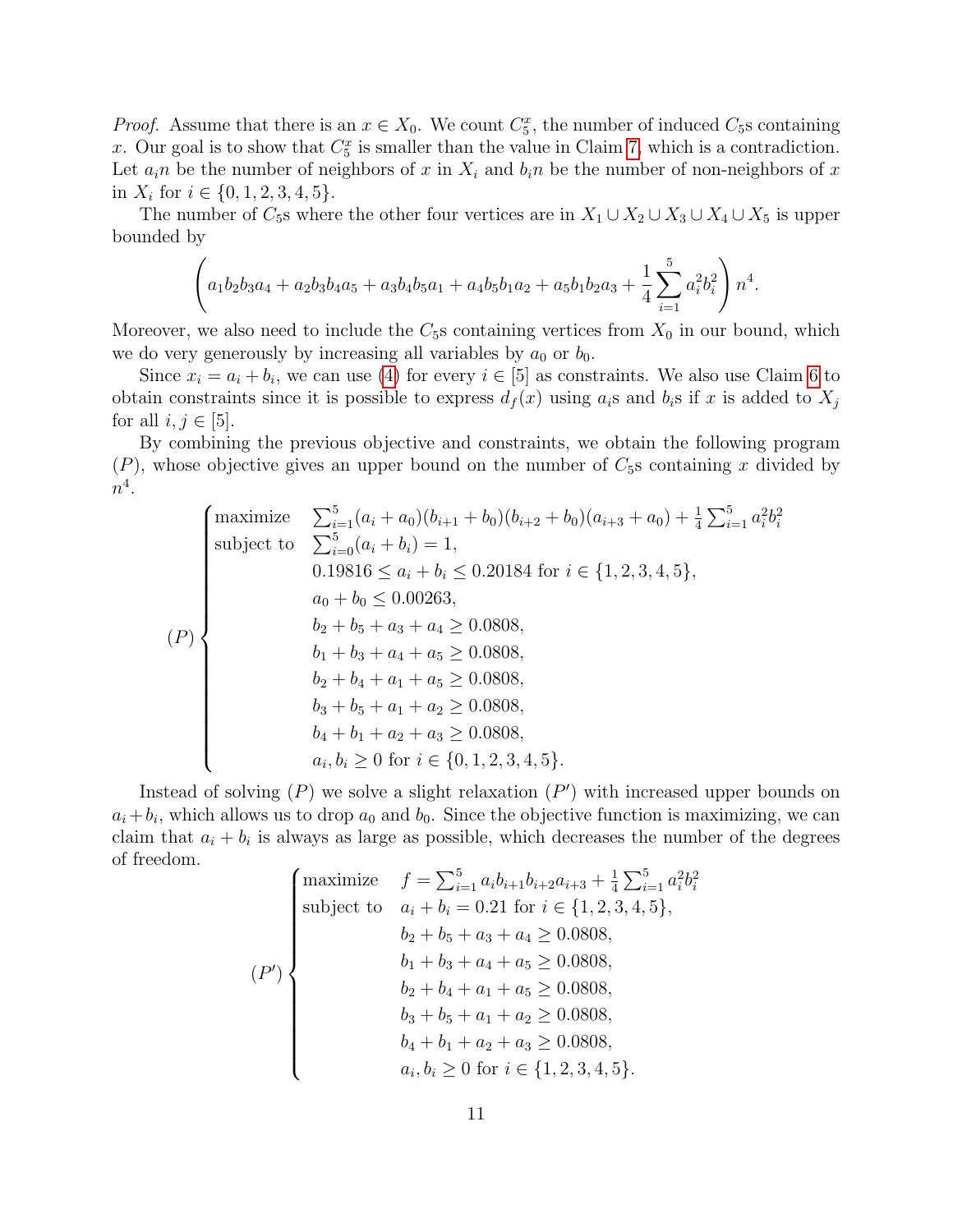Note that the resulting program  $(P')$  has only 5 degrees of freedom. We find an upper bound on the solution of  $(P')$  by a brute force method. We discretize the space of possible solutions, and bound the gradient of the target function to control the behavior between the grid points.

For solving  $(P')$ , we fix a constant s which will correspond to the number of steps. For every  $a_i$  we check  $s+1$  equally spaced values between 0 and 0.21 that include the boundaries. By this we have a grid of  $s^5$  boxes where every feasible solution of  $(P')$ , and hence also of  $(P)$ , is in one of the boxes.

Next we need to find the partial derivatives of  $f$ . Since  $f$  is symmetric, we only check the partial derivative with respect to  $a_1$ .

$$
\frac{\partial f}{\partial a_1} = b_2 b_3 a_4 + a_3 b_4 b_5 + \frac{1}{2} a_1 b_1^2.
$$

We want to find an upper bound on  $\frac{\partial f}{\partial a_1}$ . Hence we assume  $a_1 + b_1 = a_3 + b_3 = a_4 + b_4 = a_5$  $b_2 = b_5 = 0.21$  and we maximize

$$
b_2b_3a_4 + a_3b_4b_5 = 0.21 ((0.21 - a_3)a_4 + a_3(0.21 - a_4)) = 0.21 (0.21a_4 + 0.21a_3 - 2a_3a_4).
$$

This is maximized if  $a_3 = 0, a_4 = 0.21$  or  $a_3 = 0.21, a_4 = 0$  and gives the value 0.21<sup>3</sup>. Hence

$$
\frac{1}{2}a_1b_1^2 = \frac{4}{2}a_1 \cdot \frac{b_1}{2} \cdot \frac{b_1}{2} \le \frac{2(a_1 + b_1)^3}{3^3} = \frac{2 \cdot 0.21^3}{27}.
$$

The resulting upper bound is

$$
\frac{\partial f}{\partial a_1} \le 0.21^3 + \frac{2 \cdot 0.21^3}{27} < 0.001.
$$

Hence in a box with side length  $t$  the value of  $f$  cannot be bigger than the value at a corner plus  $5t/2 \cdot 0.001$ . The factor  $5t/2$  comes from the fact that the closest corner is in distance at most  $t/2$  in each of the 5 coordinates.

If we set  $s = 100$ , we compute that the maximum over all grid points of  $(P'')$  is less than 0.00157. This can be checked by a computer program mesh-opt.cpp which computes the values at all grid points. With  $t < 0.21/s = 0.0021$ , we have  $5t/2 \cdot 0.001 < 0.00001$ . We conclude that x is in less than  $0.00158n^4$  induced  $C_5$ s which contradicts Claim [7.](#page-9-1)

Let us note that if we had chosen  $s = 200$ , we could have concluded that x is less than  $0.00147n^4$ .  $\Box$ 

We have just established the "outside" structure of G. Observe that in this outside structure, an induced  $C_5$  can appear only if it either intersects each of the classes in exactly one vertex, or if it lies completely inside one of the classes. This implies that

$$
C(n) = (x_1 \cdot x_2 \cdot x_3 \cdot x_4 \cdot x_5)n^5 + C(x_1n) + C(x_2n) + C(x_3n) + C(x_4n) + C(x_5n).
$$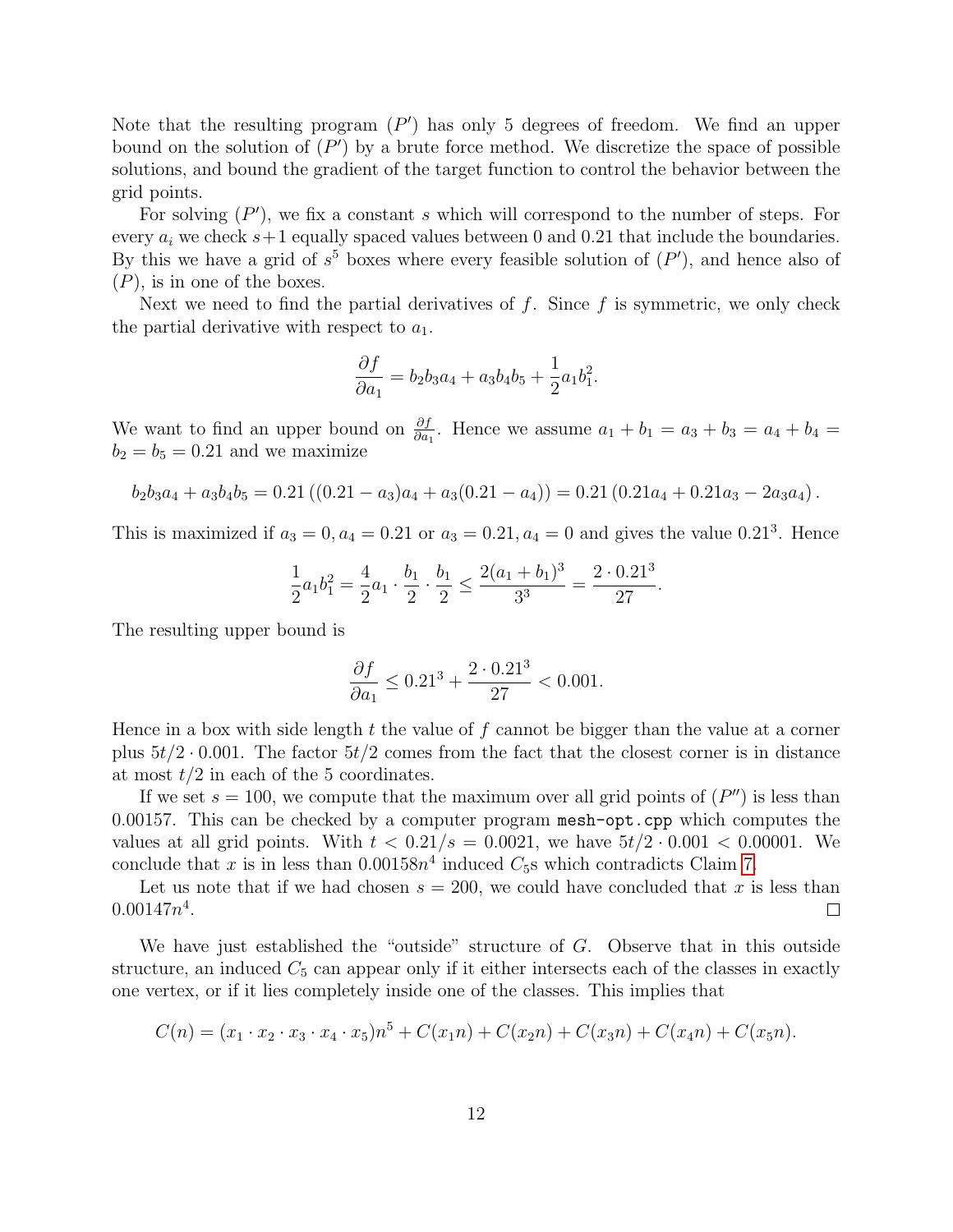By averaging over all subgraphs of G of order  $n-1$ , we can easily see that  $C(n) \leq \frac{n}{n-5}C(n-1)$ for all  $n$ , so

$$
\ell := \lim_{n \to \infty} \frac{C(n)}{\binom{n}{5}}
$$

exists. Therefore,

$$
\ell + o(1) = 5! \cdot x_1 \cdot x_2 \cdot x_3 \cdot x_4 \cdot x_5 + \ell(x_1^5 + x_2^5 + x_3^5 + x_4^5 + x_5^5),
$$

which implies that  $x_i = \frac{1}{5} + o(1)$ , and  $\ell = \frac{1}{26}$ , given the constraints on the  $x_i$ .

In order to prove Theorem [2,](#page-5-0) it remains to show that in fact  $|X_i| - |X_j| \leq 1$  for all  $i, j \in \{1, \ldots, 5\}.$ 

**Claim 9.** For n large enough, we have  $|X_i| - |X_j| \leq 1$  for all  $i, j \in \{1, ..., 5\}$ .

*Proof.* By symmetry, assume for contradiction that  $|X_1| - |X_2| \geq 2$ . Let  $v \in X_1$  where  $C_5^v$  is minimized over the vertices in  $X_1$  and let  $w \in X_2$  where  $C_5^w$  is maximized over the vertices in  $X_2$ . As G is extremal,  $C_5^v + C_5^{vw} - C_5^w \ge 0$ ; otherwise, we can increase the number of  $C_5$ s by replacing  $v$  by a copy of  $w$ .

Let  $y_i := |X_i| = x_i n$ . By the monotonicity of  $\frac{C(n)}{\binom{n}{5}}$ , we have

$$
\frac{1}{26} + o(1) \ge \frac{C(y_2)}{\binom{y_2}{5}} \ge \frac{C(y_1)}{\binom{y_1}{5}} \ge \frac{1}{26} - o(1).
$$

Therefore, using  $y_1 - y_2 \geq 2$ , we have

$$
C_5^v + C_5^{vw} - C_5^w \le \frac{C(y_1)}{y_1} + y_2 y_3 y_4 y_5 + y_3 y_4 y_5 - \frac{C(y_2)}{y_2} - y_1 y_3 y_4 y_5
$$
  
\n
$$
= \frac{y_2 C(y_1) - y_1 C(y_2)}{y_1 y_2} + (y_2 - y_1 + 1) y_3 y_4 y_5
$$
  
\n
$$
\le \left(\frac{1}{26} + o(1)\right) \frac{1}{y_1 y_2} \left(y_2 \left(\frac{y_1}{5}\right) - y_1 \left(\frac{y_2}{5}\right)\right) + (y_2 - y_1 + 1) y_3 y_4 y_5
$$
  
\n
$$
\le \left(\frac{1}{26 \cdot 5!} + o(1)\right) \left(y_1^4 - y_2^4\right) + (y_2 - y_1 + 1) y_3 y_4 y_5
$$
  
\n
$$
= \left(\frac{1}{26 \cdot 5!} + o(1)\right) (y_1 - y_2) \left(y_1^3 + y_1^2 y_2 + y_1 y_2^2 + y_2^3\right) + (y_2 - y_1 + 1) y_3 y_4 y_5
$$
  
\n
$$
= (y_1 - y_2) \left(\left(\frac{1}{26 \cdot 5!} + o(1)\right) \frac{4n^3}{125} - \frac{n^3}{125}\right) + \frac{(1 + o(1))n^3}{125}
$$
  
\n
$$
\le \left(\frac{2}{26 \cdot 5!} + o(1)\right) \frac{4n^3}{125} - \frac{(1 + o(1))n^3}{125} < 0,
$$

a contradiction.

With this claim, the proof of Theorem [2](#page-1-2) is complete.

 $\Box$  $\Box$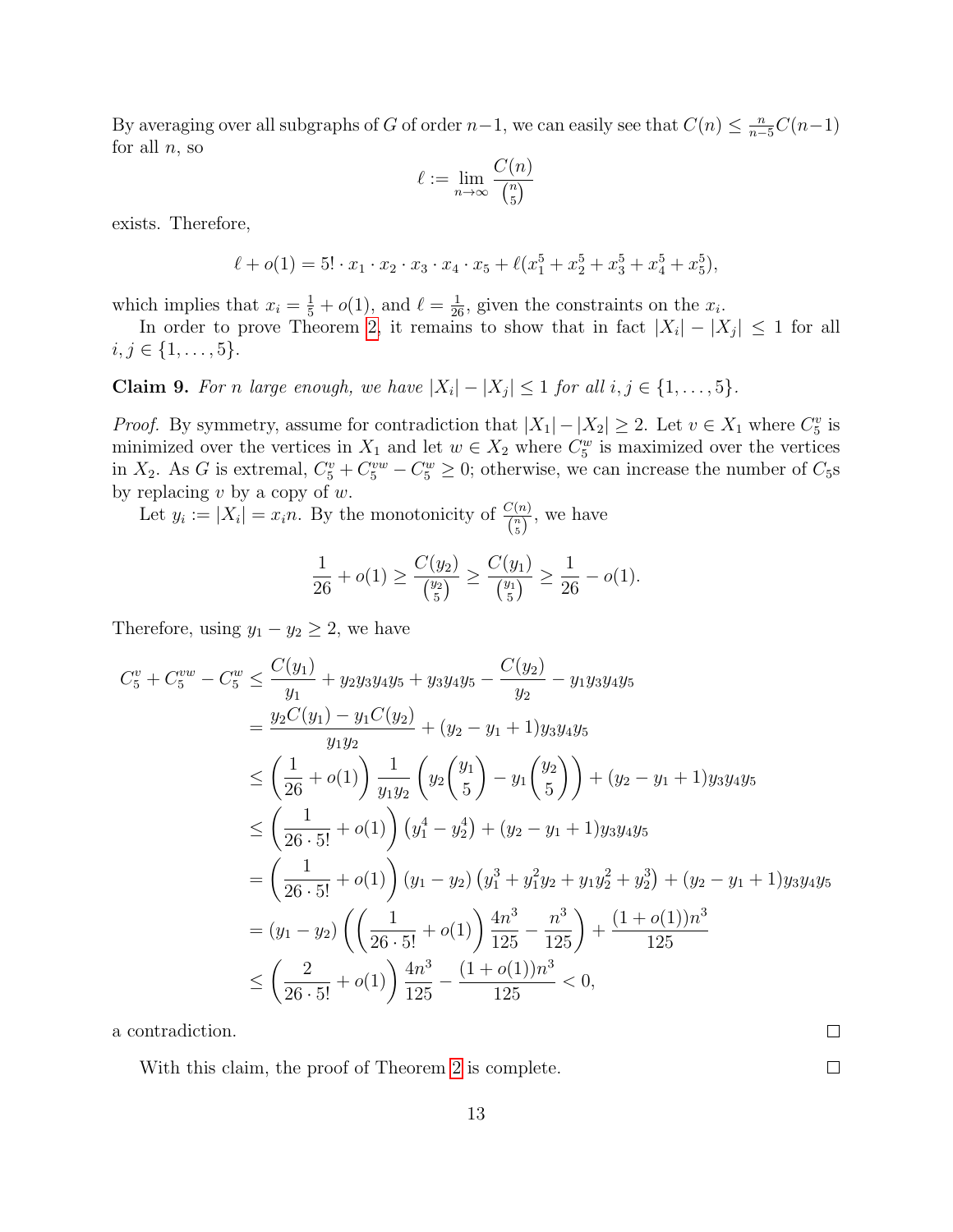### <span id="page-13-0"></span>4 Proof of Theorem [1](#page-1-1)

Theorem [1](#page-1-1) is a consequence of Theorem [2.](#page-1-2) The main proof idea is to take a minimal counterexample  $G$  and show that some blow-up of  $G$  contradicts Theorem [2.](#page-1-2)

*Proof of Theorem [1.](#page-1-1)* Theorem [1](#page-1-1) is easily seen to be true for  $k = 1$ . Suppose for a contradiction that there is a graph G on  $n = 5^k$  vertices with  $C(G) \geq C(C_5^{k \times k})$  $\binom{k}{5}$  that is not isomorphic to  $C_5^{k\times}$  $_{5}^{k\times}$ , where  $k\geq 2$  is minimal. Let  $n_0$  be the  $n_0$  from the statement of Theorem [2.](#page-1-2)

We say that a graph F of size 5m can be 5-partitioned, if  $V(F)$  can be partitioned into five sets  $X_1, X_2, X_3, X_4, X_5$  with  $|X_i| = m$  for all  $i \in [5]$  and for every  $1 \le i < j \le 5$ , every  $x_i \in X_i$  and  $x_j \in X_j$  are adjacent if and only if  $|i - j| \in \{1, 4\}$ . Notice that this is the structure described by Theorem [2.](#page-1-2) Hence if  $5m \geq n_0$ , and F is extremal then F can be 5-partitioned.

If G can be 5-partitioned, then G is isomorphic to  $C_5^{k\times}$  by the minimality of k, a contradiction. Therefore, G cannot be 5-partitioned.

Let H be an extremal graph on  $5^{\ell} > n_0$  vertices. Blowing up every vertex of  $C_5^{k \times}$  by a factor of  $5^{\ell}$ , and inserting H in every part, gives an extremal graph  $G_1$  on  $5^{k+\ell}$  vertices by  $\ell$ applications of Theorem [2.](#page-1-2) On the other hand, the graph  $G_2$  obtained by blowing up every vertex of G by a factor of  $5^{\ell}$ , and inserting H in every part, contains at least as many  $C_5$ s as  $G_1$ ,

$$
C(G_1) = 5^k \cdot C(H) + C(C_5^{k \times}) \cdot (5^{\ell})^5, \qquad C(G_2) = 5^k \cdot C(H) + C(G) \cdot (5^{\ell})^5,
$$

so  $C(G_1) \leq C(G_2)$ . Hence  $G_2$  must also be extremal. Therefore  $G_2$  can be 5-partitioned into five sets  $X_1, X_2, X_3, X_4, X_5$  with  $|X_i| = 5^{k+\ell-1}$ . In particular, two vertices in  $G_2$  are in the same set  $X_i$  if and only if their adjacency pattern agrees on more than half of the remaining vertices. But this implies that for every copy  $H'$  of H inserted into the blow-up of  $G$ , all vertices of H<sup>t</sup> are in the same  $X_i$ , and thus the 5-partition of  $V(G_2)$  gives a 5-partition of  $V(G)$ , a contradiction.  $\Box$ 

#### Acknowledgement

We would like to thank Jan Volec for fruitful discussions and two anonymous referees for a careful reading of the manuscript and several suggestions improving the write-up. Thank you for reading all the way to the end. We hope you liked it. Please send us some candy, beer or wine.

#### References

- <span id="page-13-1"></span>[1] R. Baber. Turán densities of hypercubes. Submitted, available as arXiv:1201.3587.
- <span id="page-13-2"></span>[2] R. Baber and J. Talbot. A solution to the 2/3 conjecture. SIAM J. Discrete Math., 28(2):756–766, 2014.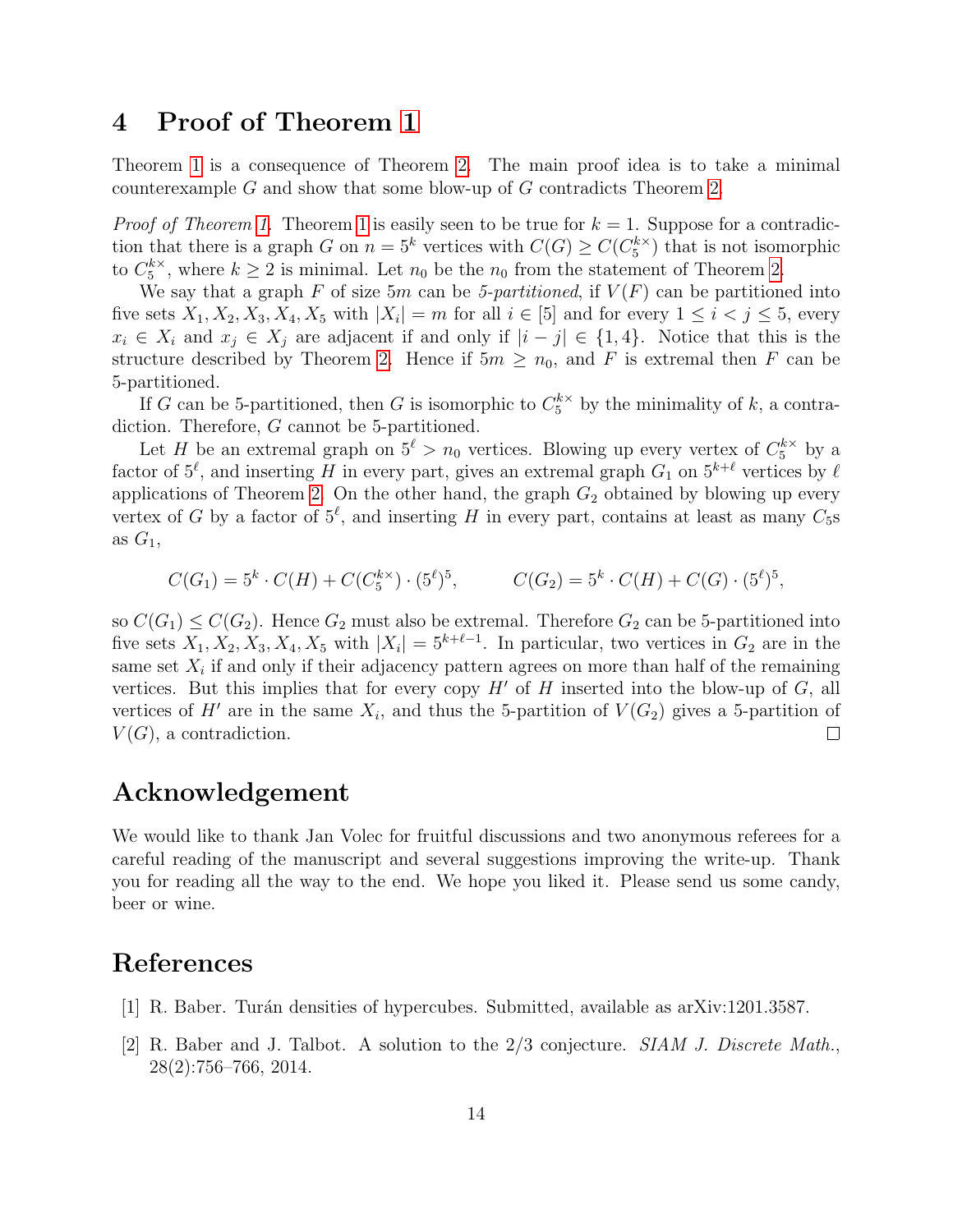- <span id="page-14-9"></span>[3] J. Balogh, P. Hu, B. Lidick´y, and H. Liu. Upper bounds on the size of 4- and 6-cycle-free subgraphs of the hypercube. European Journal of Combinatorics, 35:75–85, 2014.
- <span id="page-14-2"></span>[4] J. Balogh, P. Hu, B. Lidický, F. Pfender, J. Volec, and M. Young. Rainbow triangles in three-colored graphs. Submitted, avilable as arXiv:1408.5296.
- <span id="page-14-12"></span>[5] J. Balogh, P. Hu, B. Lidick´y, O. Pikhurko, B. Udvari, and J. Volec. Minimum number of monotone subsequences of length 4 in permutations. To appear in Combinatorics, Probability and Computing.
- <span id="page-14-10"></span>[6] J. Cummings, D. Kráľ, F. Pfender, K. Sperfeld, A. Treglown, and M. Young. Monochromatic triangles in three-coloured graphs. J. Combin. Theory Ser. B, 103(4):489–503, 2013.
- <span id="page-14-4"></span>[7] S. Das, H. Huang, J. Ma, H. Naves, and B. Sudakov. A problem of Erdős on the minimum number of k-cliques. J. Combin. Theory Ser. B,  $103(3):344-373$ ,  $2013$ .
- <span id="page-14-0"></span>[8] C. Even-Zohar and N. Linial. A note on the inducibility of 4-vertex graphs. Graphs and Combinatorics, pages 1–14, 2014.
- <span id="page-14-7"></span>[9] V. Falgas-Ravry and E. R. Vaughan. Turán H-densities for 3-graphs. Electron. J. Combin., 19:R40, 2012.
- <span id="page-14-8"></span>[10] R. Glebov, D. Kráľ, and J. Volec. A problem of Erdős and Sós on 3-graphs. Submitted, available as arXiv:1303.7372.
- <span id="page-14-5"></span>[11] A. Grzesik. On the maximum number of five-cycles in a triangle-free graph. J. Combin. Theory Ser. B, 102(5):1061–1066, 2012.
- <span id="page-14-13"></span>[12] H. Hatami, J. Hirst, and S. Norine. The inducibility of blow-up graphs. Journal of Combinatorial Theory, Series B, pages 196–212, 2014.
- <span id="page-14-6"></span>[13] H. Hatami, J. Hladký, D. Kráľ, S. Norine, and A. A. Razborov. On the number of pentagons in triangle-free graphs. J. Combin. Theory Ser. A, 120(3):722–732, 2013.
- <span id="page-14-1"></span>[14] J. Hirst. The inducibility of graphs on four vertices. J. Graph Theory, 75(3):231–243, 2014.
- <span id="page-14-3"></span>[15] J. Hladký, D. Kráľ, and S. Norine. Counting flags in triangle-free digraphs. In European Conference on Combinatorics, Graph Theory and Applications (EuroComb 2009), volume 34 of Electron. Notes Discrete Math., pages 621–625. Elsevier Sci. B. V., Amsterdam, 2009.
- <span id="page-14-14"></span>[16] H. Huang. On the maximum induced density of directed stars and related problems. SIAM J. Discrete Math., 28(1):92–98, 2014.
- <span id="page-14-11"></span>[17] D. Kráľ, L. Mach, and J.-S. Sereni. A new lower bound based on Gromov's method of selecting heavily covered points. Discrete Comput. Geom., 48(2):487–498, 2012.